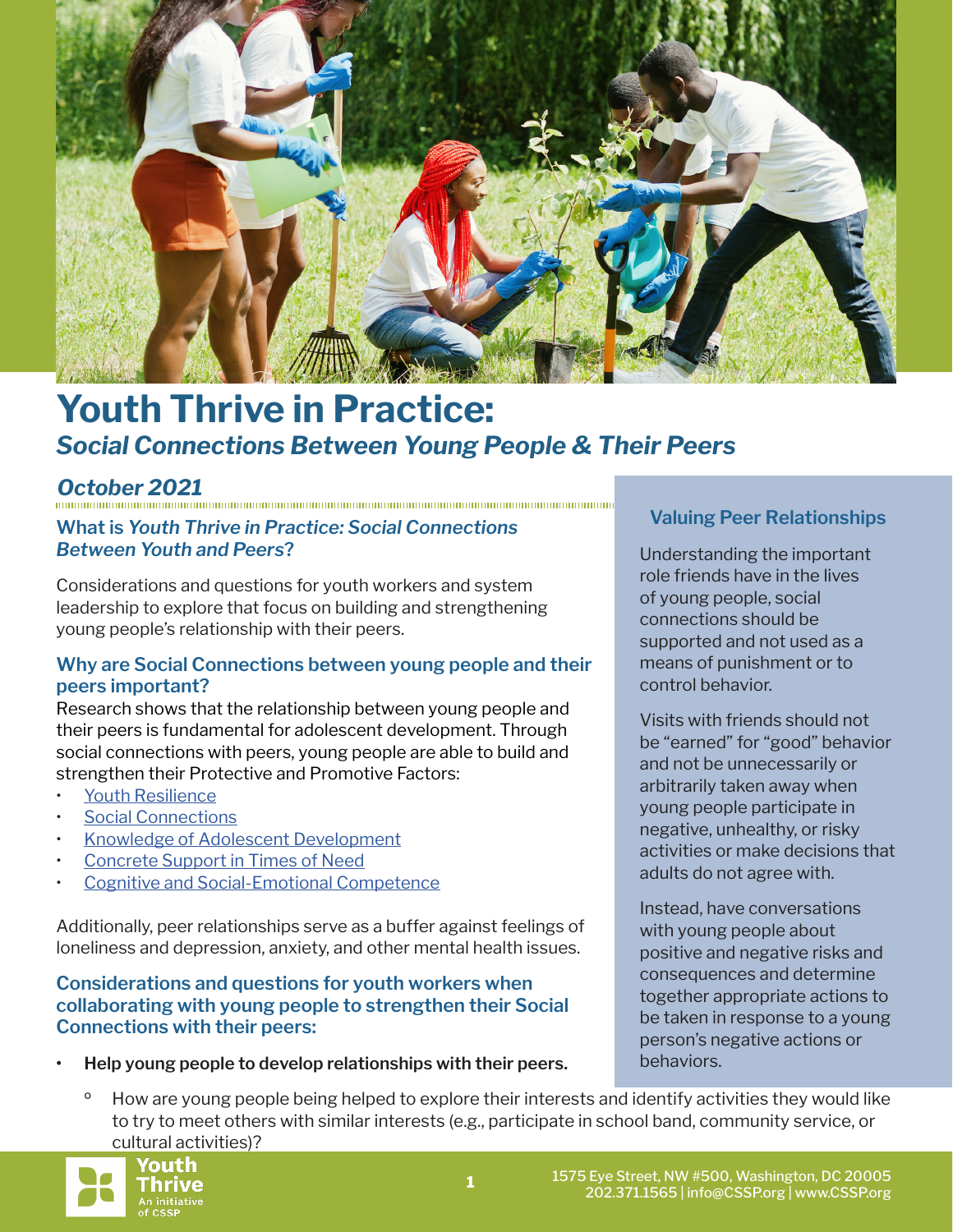- <sup>o</sup> How are young people being supported to re-connect with friends from former schools, neighborhoods, or extracurricular activities?
- º How is the young person safely using social media to connect with peers?
- º What is the young person looking for in their peer relationships (e.g., similar interests, confidant, or someone to commiserate with)?
- º How is a young person being helped to improve their skills in forming and keeping peer relationships? Does the young person need help understanding how to successfully make friends or be in a relationship with another young person (e.g., building trust, mutual respect, listening, and sharing)?
- º How is a young person being helped to identify expectations and limits about a relationship or friendship?
- <sup>o</sup> How is the young person being supported to maintain a sense of self and recognize when a relationship or friendship is safe, respectful and beneficial?

## **• Talk to young people about what they need to build and maintain their relationships with peers.**

- <sup>o</sup> How do they communicate with their peers in order to stay connected (e.g., phone/text, social media, in-person and/or virtual activities)?
- <sup>o</sup> What helps or prevents the young person from participating in activities with their peers (e.g., shyness, lack of access to technology and/or transportation)?
- <sup>o</sup> Do they have a safe and consistent place to go to connect with friends and/or their significant other (e.g., community center, their or the friend's home)?
- <sup>o</sup> What does the young person like to do with their peers and how can they be helped to do these activities more often (e.g., need someone to walk them to their friend's house, set up a Netflix party account for watching movies together, create a Houseparty account to remotely play games with friends)?
- <sup>o</sup> What ideas for staying connected with peers are being shared with young people (e.g., create a WhatsApp group; suggest outside activities, such as throwing a football, yoga, walking around a track; plan and write on a calendar when the friends and young person will video-chat)?

#### **• Talk with the young person if a friendship turns negative.**

- º How is the young person being helped to understand and manage their feelings after the relationship or friendship turns negative (e.g., when the young person is ready to talk, ask what happened and listen without judgment or offering advice)?
- º When and how is learning from the friendship discussed (e.g., determine the best time to discuss this—it may be in that moment or a few days later—and let the young person lead the conversation)?
- <sup>o</sup> Is the young person willing to explore what they would do differently next time? If yes, start the conversation. This is not an "I told you so" moment. Refrain from using language that is judgmental or would prevent the young person from sharing.
- º What help does the young person need to manage or navigate this experience?

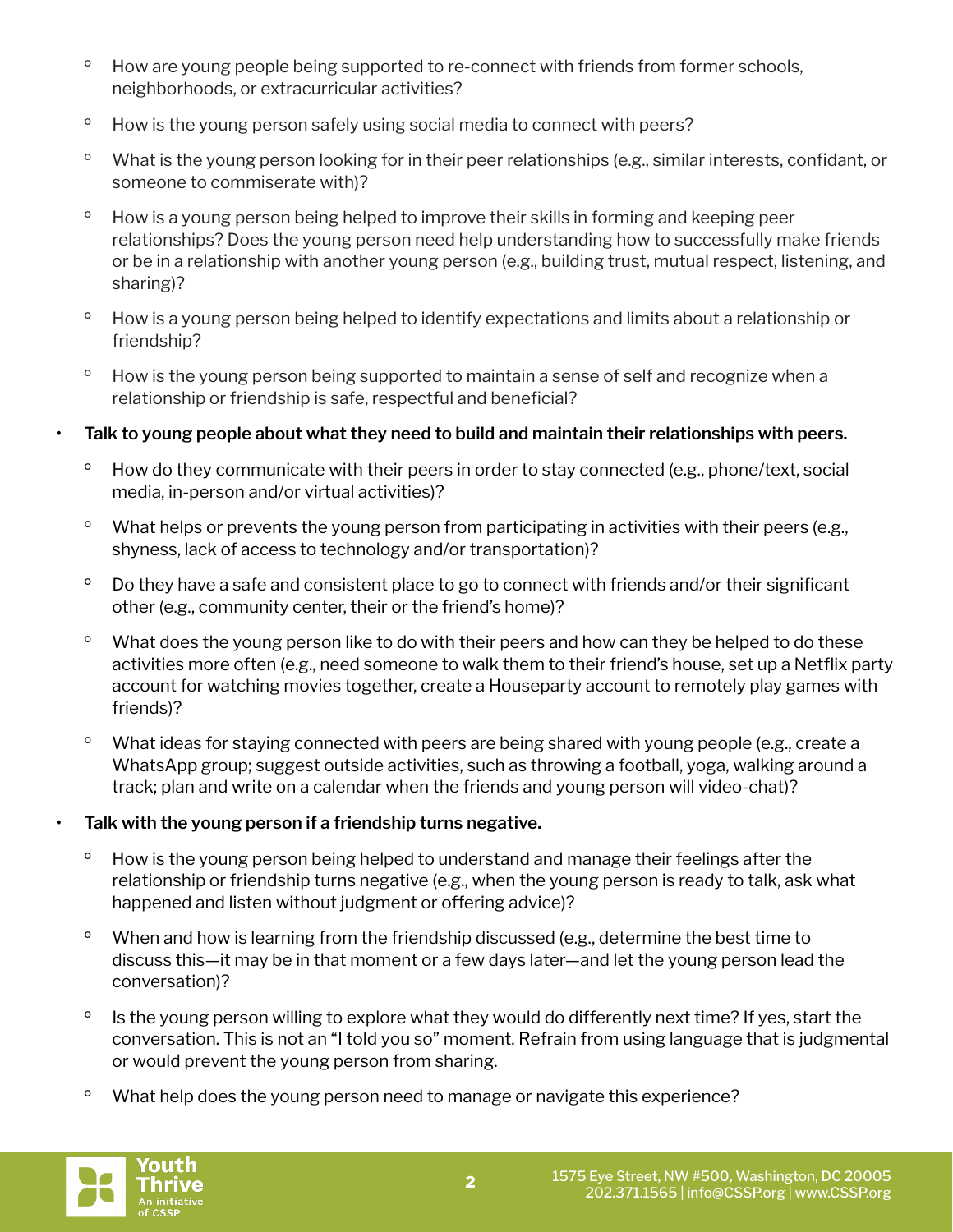# **• Help caregivers to support the relationship between young people and their peers.**

- <sup>o</sup> Is information on the importance of peers shared with caregivers, especially as it relates to building resiliency, supporting adolescent brain development, and concrete supports in times of need?
- <sup>o</sup> What ideas are being shared with caregivers for how they can help young people to develop and maintain relationships with their peers (e.g., helping the young person get to extracurricular activities or connecting them with activities and events in the community)?
- <sup>o</sup> How are caregivers creating a supportive environment that is welcoming of the young person's friends or significant others (e.g., encourage young people to invite their friends or partner over)? If the caregiver is hesitant about doing this, what are their concerns and how can they be helped to address them?
- <sup>o</sup> What are the caregivers concerns about the young person developing and maintaining friendships? If the caregiver shares that the friendship is negative, are they able to share examples of how the friendship is negatively impacting the young person?
- <sup>o</sup> If there are concrete concerns, how can these be discussed with the young person and is there an opportunity to explore how their relationship with their peer can be safely maintained? If the concerns are related to bias due to race, sexual orientation, gender identity and expression (SOGIE), class, immigration status, or disability, take the opportunity to hold conversations with the caregiver about implicit bias, its impact on young people, and provide occasions to learn more about diversity and equity.

# **Considerations and questions for systems to strengthen the relationship between young people and their peers:**

- **• A culture of trust between adults and young people is critical for a young person's development and well-being. This includes trust between young people and their youth worker, caregivers, family members, and other caring adults who are important to the young person.** 
	- <sup>o</sup> How are youth workers being encouraged and helped to build trust with young people (e.g., trained in trust-building exercises, urged to be transparent and honest with young people, provided with the space and time to authentically partner with young people)?
	- <sup>o</sup> How is trust being discussed with the young person (e.g., tell them they are trusted, responsibilities and expectations that come with trust, ask the young person what they need from adults to feel and uphold trust)?
	- <sup>o</sup> What actions are being taken to show the young person they are trusted (e.g., seeking their input for important decisions, brainstorming with the young person on how to safely get home after an activity; allowing them to walk to/from school with friends)?
	- <sup>o</sup> What resources are available to help young people explore trust, how it is critical for their relationships, and what are some opportunities for building it?
- **• Reinforce a commitment to young people building and sustaining peer relationships.** 
	- <sup>o</sup> Which policies need to be updated to reflect a commitment to building and sustaining young people's social connections with their peers (e.g., instead of a "do not call list," has there been conversation with the young person about peers they may want to include on their contact list?)?
	- <sup>o</sup> How are youth workers coached to have conversations with the young person and their caregiver about the importance of peer relationships?